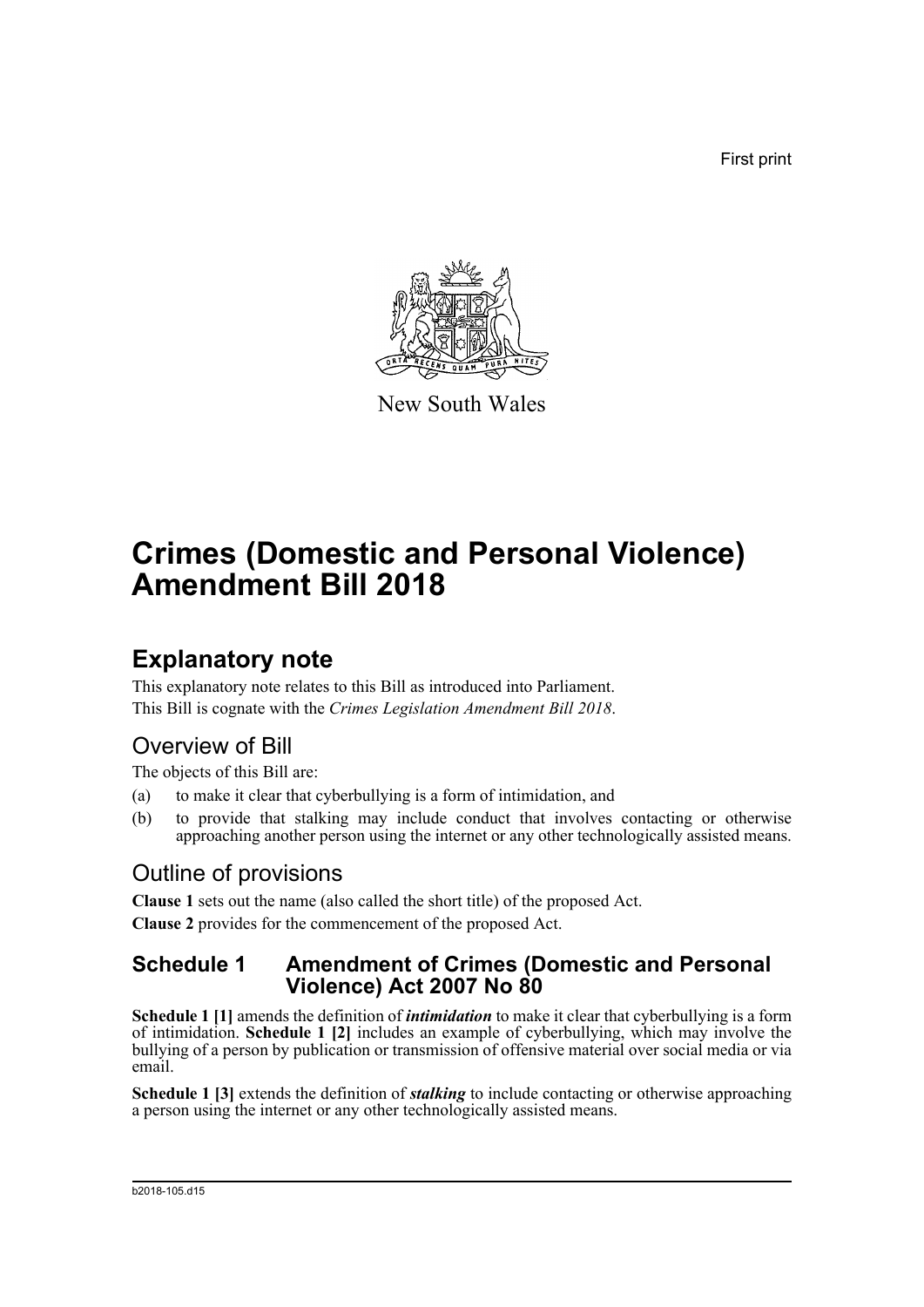**Schedule 1 [4]** includes savings and transitional provisions.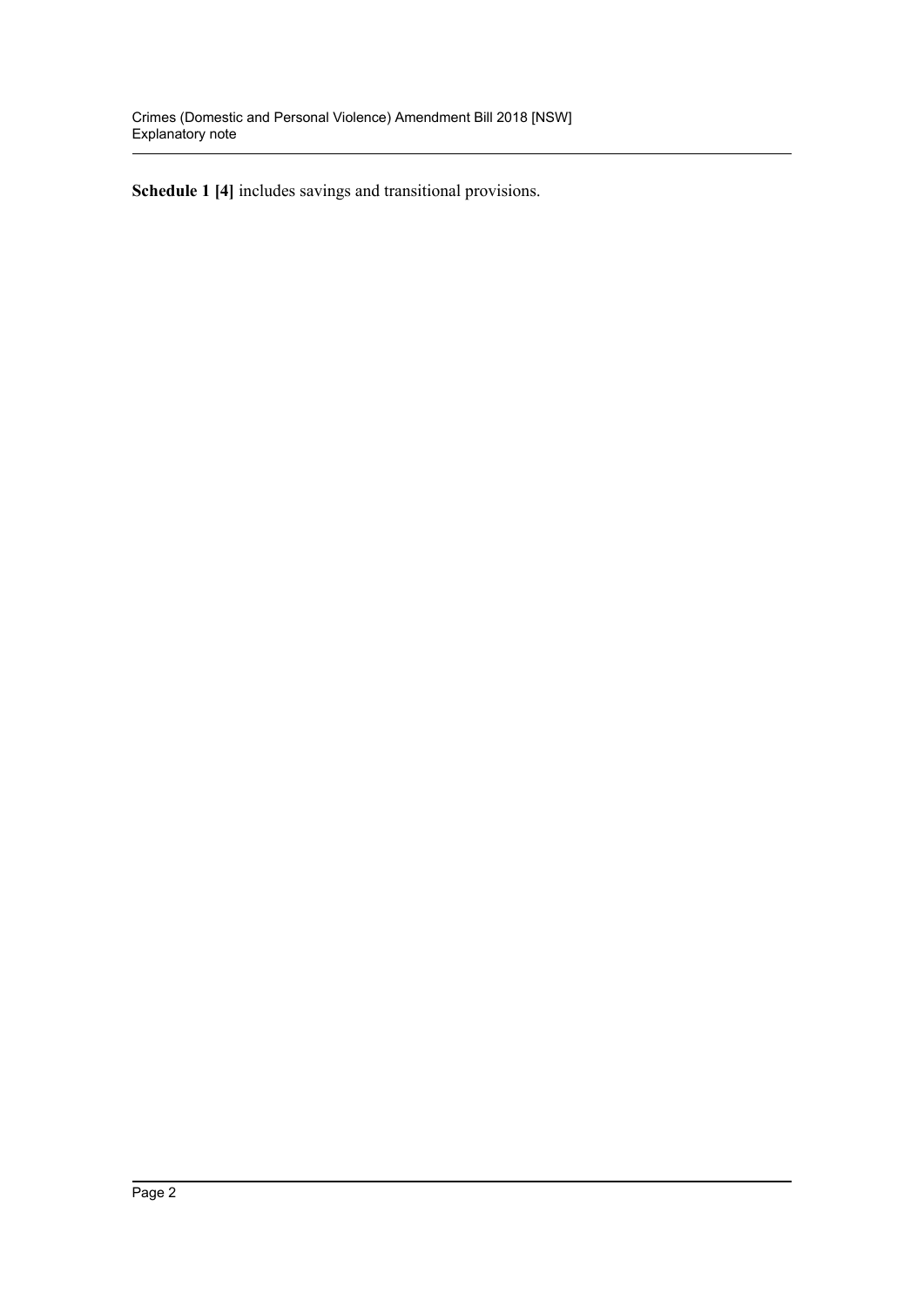First print



New South Wales

# **Crimes (Domestic and Personal Violence) Amendment Bill 2018**

## **Contents**

| Schedule 1 | Amendment of Crimes (Domestic and Personal Violence) Act 2007<br><b>No 80</b> |      |
|------------|-------------------------------------------------------------------------------|------|
|            | Commencement                                                                  |      |
|            | Name of Act                                                                   |      |
|            |                                                                               | Page |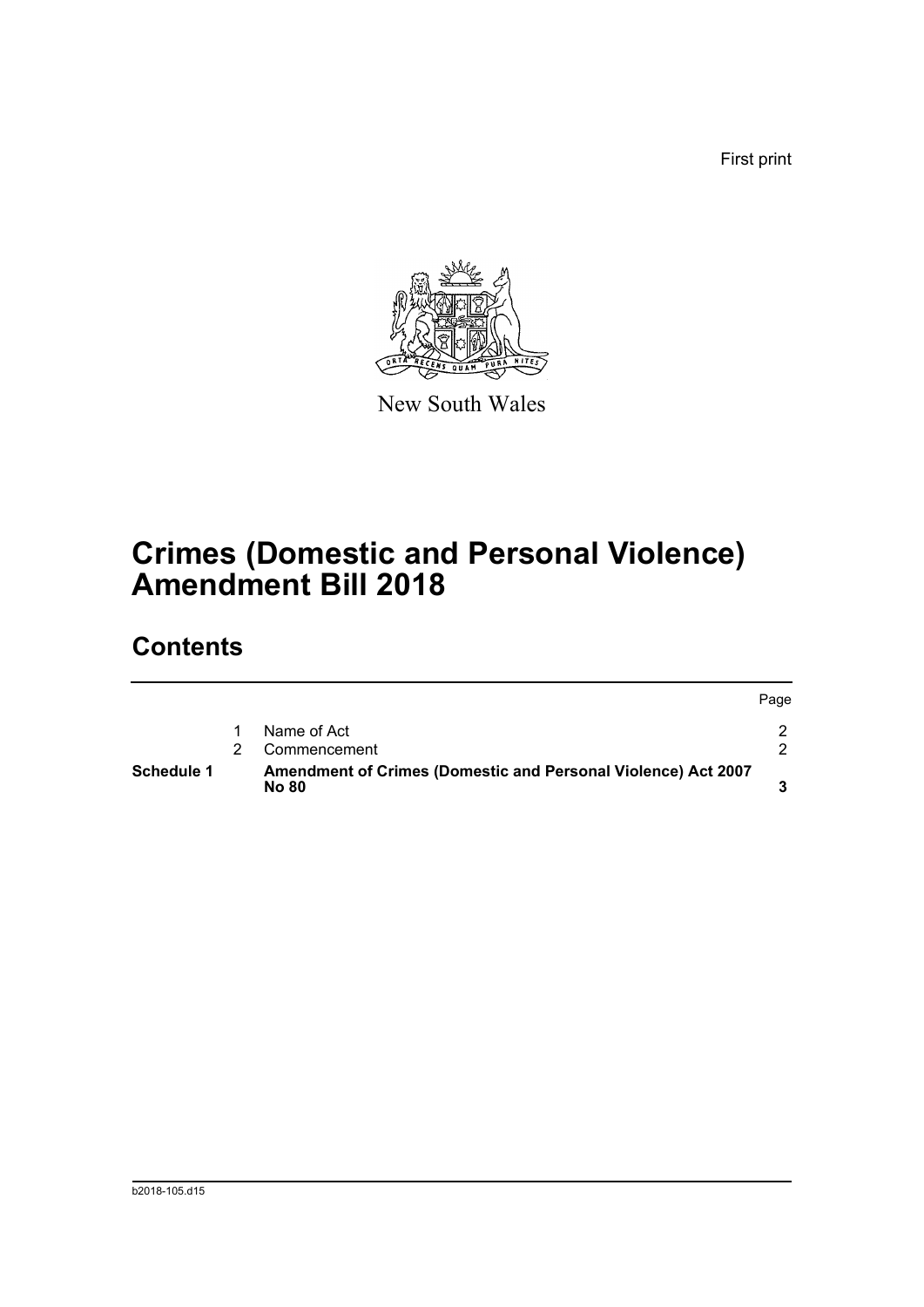

New South Wales

# **Crimes (Domestic and Personal Violence) Amendment Bill 2018**

No , 2018

### **A Bill for**

An Act to amend the *Crimes (Domestic and Personal Violence) Act 2007* to update the definitions of *intimidation* and *stalking* for the purposes of that Act.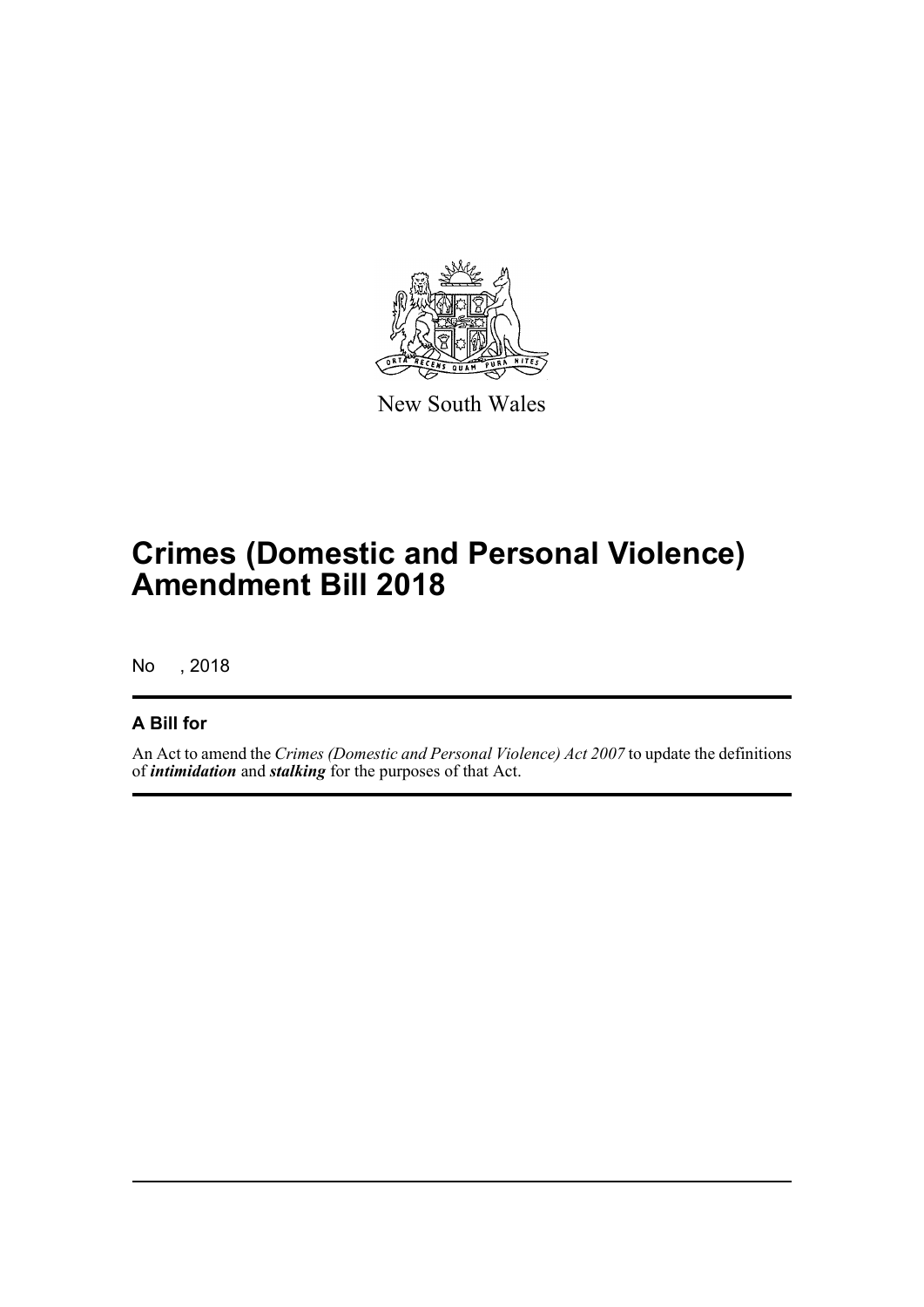<span id="page-4-1"></span><span id="page-4-0"></span>

| The Legislature of New South Wales enacts:                                                              |                |
|---------------------------------------------------------------------------------------------------------|----------------|
| Name of Act                                                                                             | $\overline{2}$ |
| This Act is the Crimes (Domestic and Personal Violence) Amendment Act 2018.                             | 3              |
| <b>Commencement</b>                                                                                     |                |
| This Act commences on 1 December 2018, or on the date of assent to this Act,<br>whichever occurs later. | 5<br>6         |